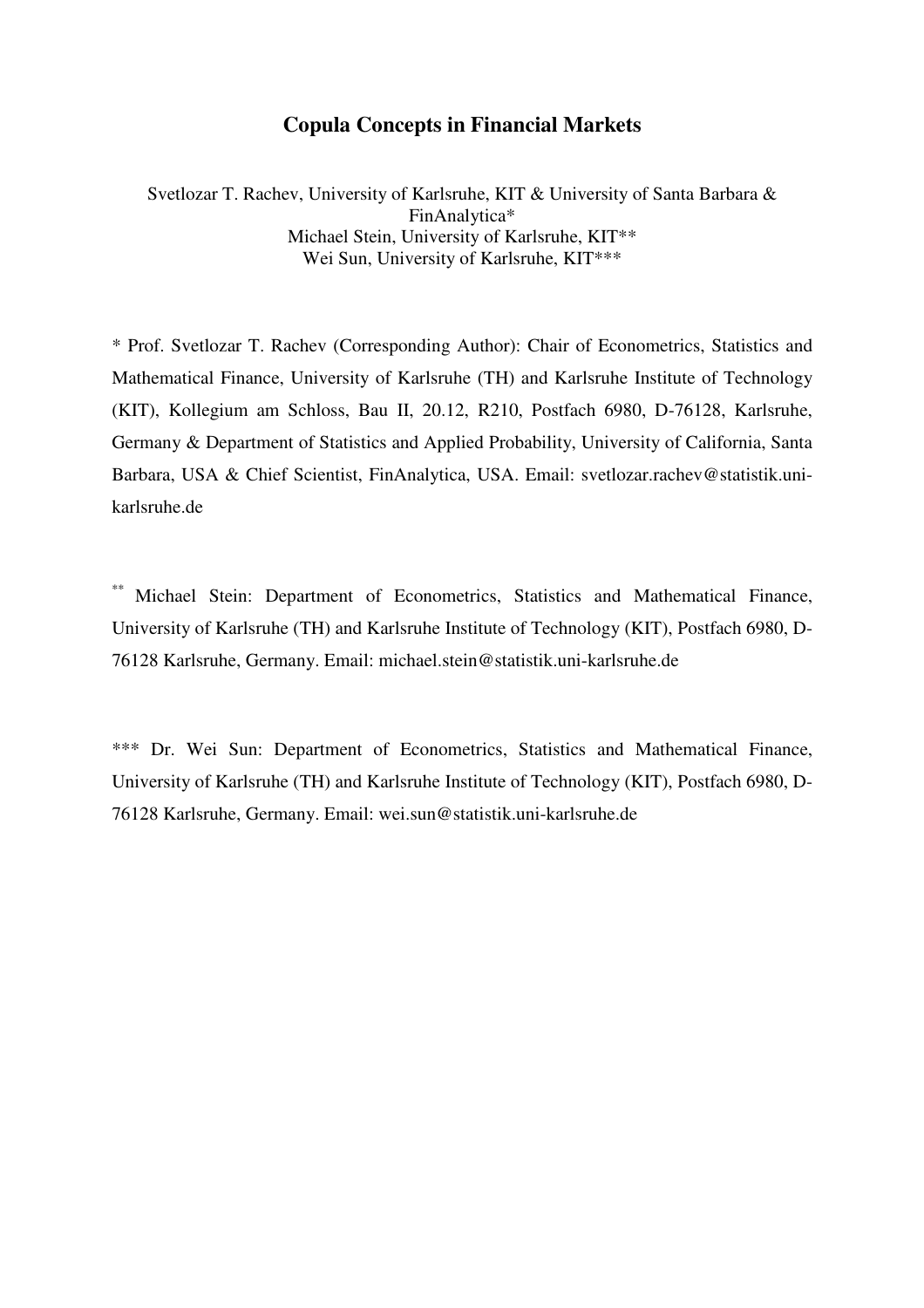The concept of copula has received growing attention in finance and economics in recent years. From the early days of use in finance over copulas finding their way to Wall Street in a mass market of credit derivatives, this episode of quantitative modelling of markets was also one of euphoria, exaggerations, misperceptions and debates. Bringing tools from the "hardsciences" like mathematics or physics to a "soft-science", i.e. to use formulas and models for financial markets or the behaviour of market participants always bears a certain portion of model risk. But the complexity and dynamics of financial markets makes it necessary to employ those tools and thereby improve existing methods. The case of copulas in finance is a typical example of how generally appealing and sensible models may cause unforeseen problems and can lead to debates on the applicability of quantitative methods.

With the emergence of the sub-prime crisis and the following credit crunch, academics, practitioners, philosophers and journalists started searching for causes and failures that led to the turmoil and (almost) unprecedented market deteriorations. Several explanations and findings were brought forward in recent months, and while a one-factor-explains-it-all solution will never be found, there is an often-proclaimed perception that risk was not adequately taken into account properly and that it was not measured adequately. However, while one would not reject this notion in general, the arguments against several methods and models used at Wall Street and throughout the world are, in many cases, putting those in the wrong light. Beyond the fact that risks and issues were clouded by the securitization, tranching and packaging of underlyings in the credit markets as well as by the unfortunate and somehow misleading role of rating agencies, mathematical models were used in the markets which are now under fire due to their incapability of capturing risks in extreme market phases.

In this article, we give an overview concerning the copula concept and the several possible forms of it, and give a direct explanation why problems caused by several applications were simply inevitable. We show that copulas can be used to model extreme market and asset interdependencies, i.e. joint tail realizations, a feature that is not obtained when using linear correlations. We explain why a Gaussian (a "normal") copula, which is currently the most commonly used type of copula in finance, is highly inappropriate for most applications aiming at modelling dependencies between financial assets and markets. In addition, we explain why it is generally no real improvement to the linear correlation coefficient concerning extreme dependencies. Furthermore, we show how powerful sensible copula applications may be and what the pro's and con's of the most important copula types in a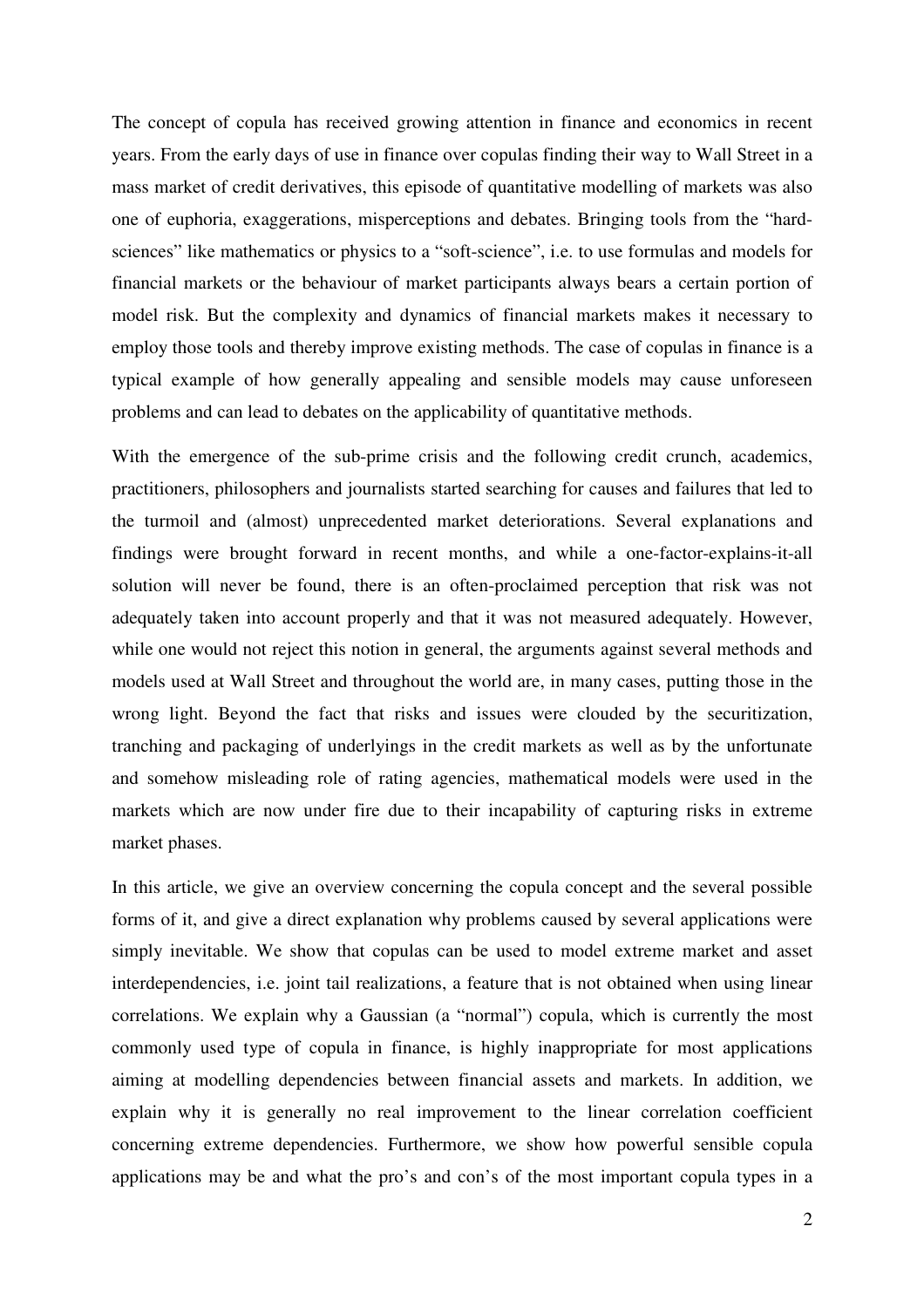financial market context are. We first focus on the linear correlation coefficient and the shortcomings of it, as those shortcomings can be seen as the main force for the inclusion of copulas in financial market applications. The usual linear correlation is not a satisfactory measure of the dependence among different securities for several reasons. First, when the variance of returns in those securities tends to be infinite, that is, when extreme events are frequently observed, the linear correlation between these securities is undefined. Second, the correlation is a measure for linear dependence only. Third, the linear correlation is not invariant under nonlinear strictly increasing transformations, implying that returns might be uncorrelated whereas prices are correlated or vice versa. Fourth, linear correlation only measures the degree of dependence but does not clearly discover the structure of dependence. The last caveat has an especially important implication in light of the current crisis. It has been widely observed that market crashes or financial crises often occur in different markets and countries at about the same time period even when the correlation among those markets is fairly low.

The structure of dependence also influences the achieved diversification benefit based on a linear correlation measure. A more prevalent approach that overcomes the disadvantages of linear correlation is to model dependency by using copulas. With the copula method, the nature of dependence that can be modelled is more general and the dependence of extreme events can be considered.

Generally, a copula is used to separate the pure randomness of one variable (for example, a financial asset) from the interdependencies between it and other variables. By doing so, one can model each variable separately and, in addition, have a measure of the relations between those variables in addition. Technically, this means that the univariate probability distribution, being informative on the probabilities of outcomes of one variable can be modelled by a distribution type of choice, while another variable can be modelled using another type of probability distribution. By doing so, one can choose for each and any asset in a spectrum the most appropriate type of distribution, not influencing the interdependencies between those variables/assets. The interdependencies between those variables are represented by a multivariate probability distribution function, which is informative on the joint outcomes of the variables, and this multivariate distribution function is the copula.

We do not need any technical representation to make clear why the interdependencies are modelled fully flexible by a copula: An N-dimensional multivariate distribution representing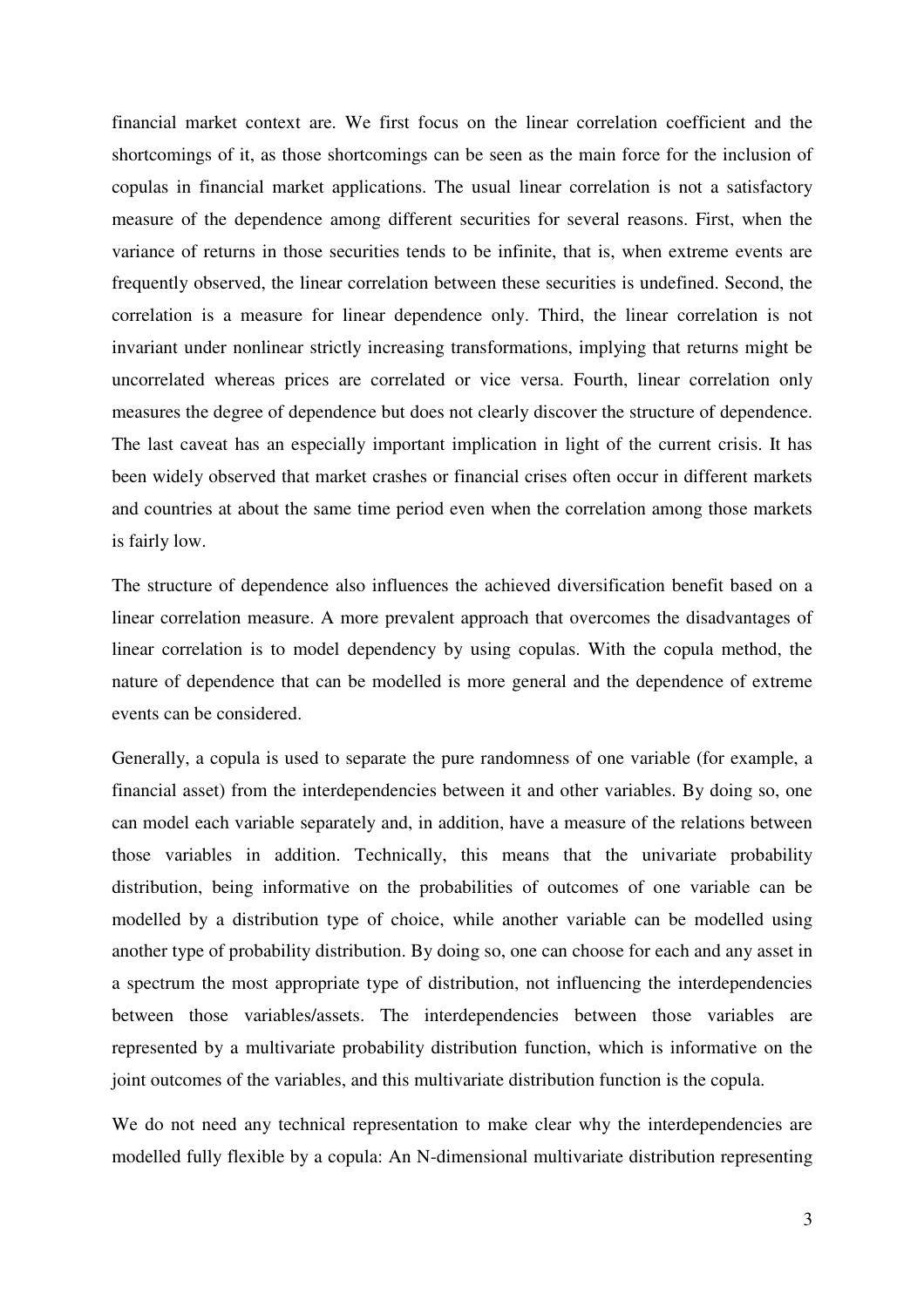the copula of N financial variables (for example returns, rates, etc.) has a support on the Ndimensional cube and is a standardized measure being able to capture all possible relationships between the N-variables. To summarize: The use of copula allows the separation of univariate randomness (defined by the individual probability distribution functions of financial random variables) and dependence structure defined by the copula (see Sklar 1959 and 1973).

Along with all the options and flexibilities of the copula come the challenges: One challenge is the choice or estimation of an adequate univariate distribution function that is important to model the randomness of one variable. The other is the choice or estimation of the multivariate dependence of the joint realizations of the cumulative density functions of the variables, i.e. the choice of the copula type. The former problem has been well discussed in recent decades, from the beginning of portfolio theory and Markowitz' work using Gaussian distribution functions to the most recent developments such as stable distributions, heavytailed distributions and others (see Rachev and Mittnik 2000, Rachev 2003, Rachev et.al. 2005, Rachev et.al. 2007a and 2007b). Most of these functions were introduced to model the behaviour of financial markets and assets more appropriately, due to the well-known fact that the Gaussian probability distribution is incapable of tail-events, i.e. extreme occurrences far away from the mean of a variable. We will not dig deeper into this topic as the current article aims at providing insight into the nature of copula functions and their application in finance. However, we will soon come back to the inappropriateness of Gaussian distribution types even for the multivariate class.

We will focus on the most common and influential types of copulas, the interested reader is referred to Embrechts et.al. (2003) for a broad overview on copulas. While Archimedean (for example Clayton, Frank or Gumbel) copulas are calculated over a closed-form solution (being very hard to derive for multivariate applications beyond two dimensions however) and do not need to be represented by an application of multivariate distributions using Sklar's theorem, elliptical (for example Gaussian or Student t) copulas are derived via simulations of these multivariate distributions. A caveat of general elliptical copulas is that the upper and lower tail dependence, being informative on joint extreme realizations, is identical, due to the radial symmetric shape of the elliptical copulas. In addition, a Gaussian copula has no tail dependence at all (see Bradley and Taqqu 2003), and this is the main argument against its use in financial market applications.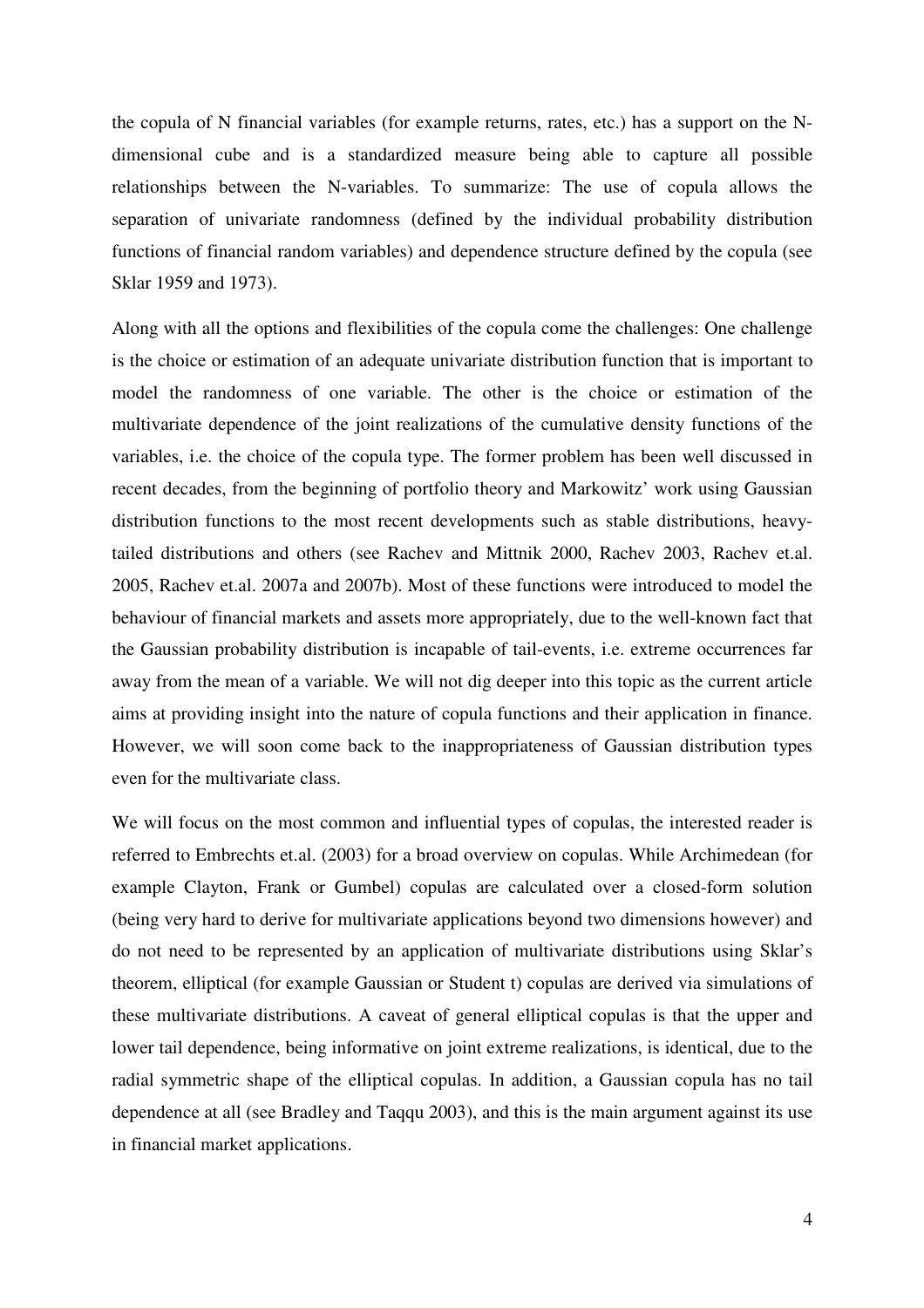In the next paragraph we explain why the Gaussian copula is inappropriate for most financial applications due to the aforementioned inability of measuring tail risks. Furthermore, we place this discussion in light of the ongoing debate surrounding copula functions in financial markets and especially during the current credit crisis. The fact that the Gaussian copula has no tail dependence at all is stemming from the fact that a multivariate Gaussian distribution is the n-dimensional version of a Gaussian distribution, which assigns too low probabilities to extreme outcomes. While the use of Gaussian distributions in financial market applications is widely accepted as being flawed due to the fact that this distribution type attributes too low probabilities to extreme observations, the multivariate version was, and is frequently used in copula applications. Especially in credit markets the Gaussian copula served as a method to price risky assets, mainly based on David X. Li's contribution in the *Journal of Fixed Income* dating back to the year 2000.

While it is an obvious mathematical fact that the multivariate Gaussian distribution is not capable of tail dependencies, it was used in growing numbers and frequency in financial markets. Investors in the credit derivatives market used the copula model that was introduced by Li, and the market volume soared along with the use of the model. Hedge funds, banks, traders and rating agencies relied on the methodology in a market that quickly turned out to be huge and dynamic. In Li's model, the Gaussian copula was used to estimate the probability of default of companies in a bond pool, thereby focussing on the joint default probabilities, using the possibility of measuring interdependency as explained above utilizing a copula. However, the wide use of the model and the dramatic increase in market participants and volumes caused massive losses when the markets did not behave in the way indicated by the concept.

We discuss two occurrences that, while being very different in nature have several characteristics in common: First, they show that the model has shortcomings in capturing the risks in the markets. Second, the fact that the occurrences caused so much damage show that market participants were not aware of the shortcomings of the model or chose to ignore them. Third, when searching for the cause of the turmoil, the model or its inventor were more under fire than the people misusing it, resulting in general scepticism concerning quants, i.e. people inventing mathematical and statistical methods for financial markets.

The first time the public became painfully aware of large losses in the credit market and focused on Li's copula model was in Spring 2005. In this period, the default risk of General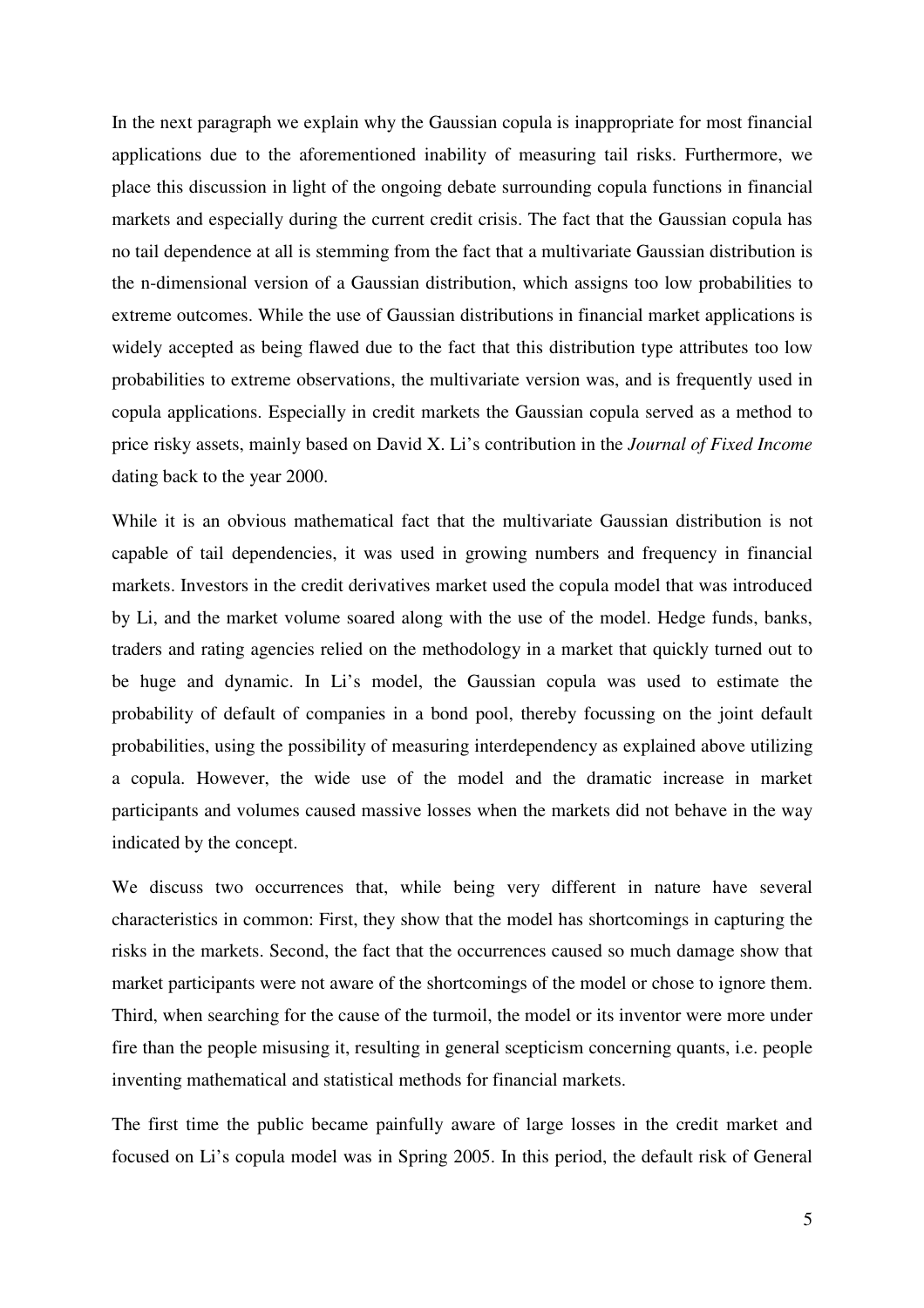Motors and Ford increased rapidly following a credit downgrade of General Motors' corporate debt by a credit rating agency.

Trades and bets based on the assumption of a co-movement in corporate default risk went wrong as the model did not capture the single event of a large company coming under stress separately. However, blaming the model would be going too far, as such isolated events are not predicable and the model is not built to predict them either. This was basically acknowledged in an article in the *Wall Street Journal* on September 12, 2005 by Mark Whitehouse. In addition, the article cited the statements of Li concerning the model that turned out to be often read during subsequent years: "The most dangerous part is when people believe everything coming out of it" and "very few people understand the essence of the model."

 It is surprising that this occurrence and the inventors' warnings did not slow down the market or led to the use of new methods. That the market still used the model and relied on it resulting in another episode of even larger losses makes it immediately clear that there is a lack of understanding in the market. In addition, it is questionable whether public discussions of this fact are either helpful or point in the right direction. As an example, the article of Felix Salmon appearing in *Wired* on February 23, 2009 is entitled "Recipe for Disaster: The Formula That Killed Wall Street", implying at first glance that the model was wrong or erroneous. Clearly, this is not the case: It is the usage of a model where it should not be used and the ignorance of that fact which caused the problems. In contrast to the Spring 2005 events surrounding GM, the problem here was not that one asset had a behaviour other than the related ones, but the severity of the market's downturn that was not caught adequately. Recalling the fact that the model is based on a normal copula, which is incapable of measuring extreme interdependencies, this should come as no surprise to us. While the whole discussion surrounding the copula is very often brought in relation to the correlation coefficient (which is not measuring extreme dependency as discussed above) it is of urgent need to use tools that are more sophisticated.

Figure 1 shows the usefulness of the right type of copula and marginal distribution modelling and the drawbacks of using Gaussian copulas in financial markets, here with an example for two stock market indices. Comparing Figures 1a and 1d, it is obvious that a combination of Gaussian copula and Gaussian marginal distribution does a poor job when being fitted to the two stock markets' returns. In addition, it can be seen from Figure 1c that even when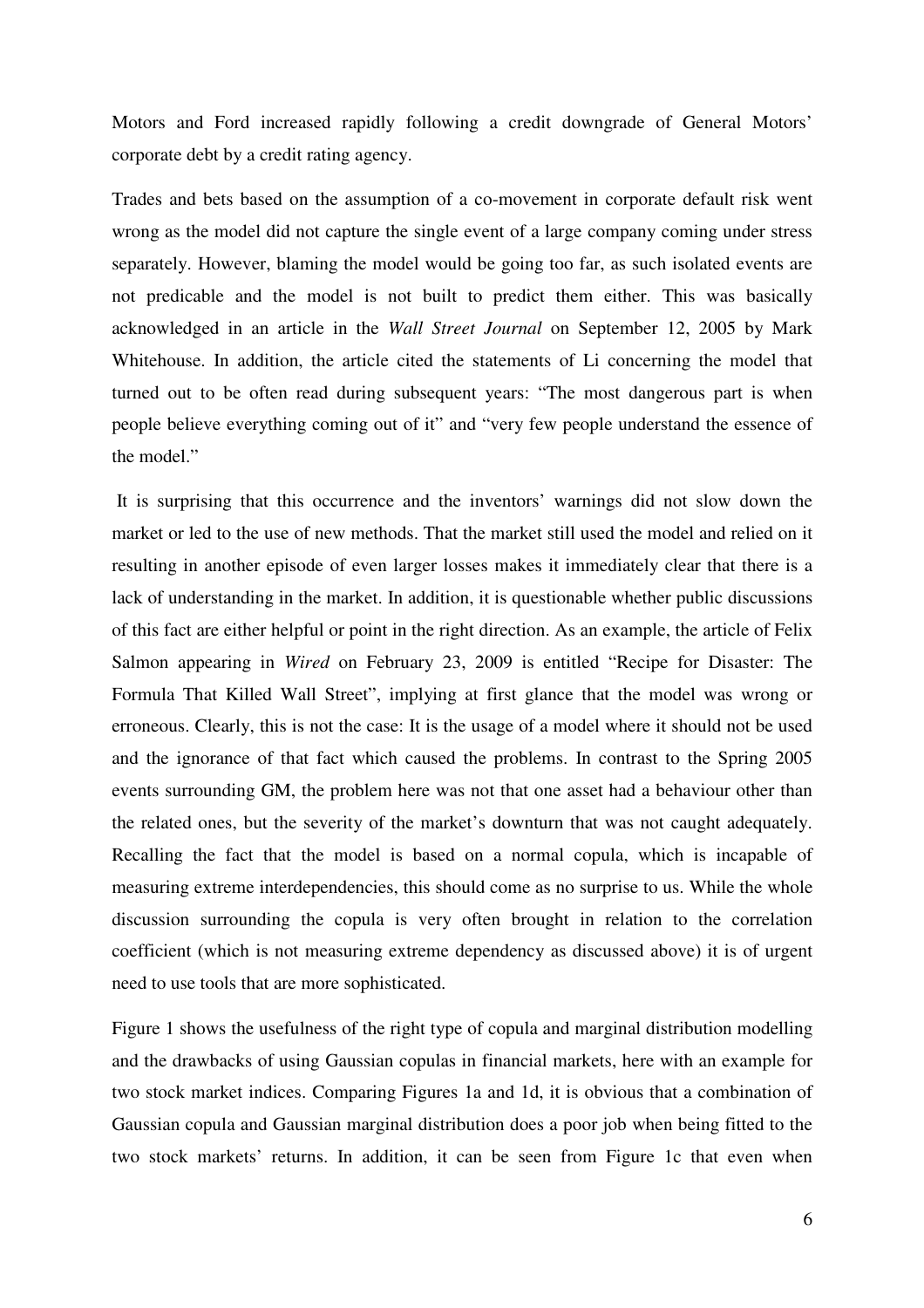modelling the single markets adequately using stable distributions for the univariate randomness of one variable, the occurrences of joint extreme observations is not reflected appropriately when using a Gaussian copula. Figure 1b, in contrast, shows a very good fit to the historical returns for the skewed t copula and marginal distribution combination.

The example with the stock market returns is providing an easy to understand overview of how the different combinations of copulas and marginal distributions work and that it is by no means justifiable to see the copula concept from one single perspective. While the Gaussian copula (like a linear correlation) does a poor job for modelling extreme joint occurrences and the structure thereof, the right copula can be a powerful tool. Skewed t copula methods as the one shown in Figure 1b that was invented by FinAnalytica Inc. are able to catch joint extreme realizations and, in addition, remove the shortcoming of other elliptical copulas through the possibility of differing upper and lower tail dependency.

From the review above it should be clear that discussions surrounding the copula concept should always focus on the type of copula under consideration, rather than on the usefulness of the copula in general. While the right copula concept at the right place can greatly contribute to the set of quantitative models, a wrong copula application may lead to disastrous outcomes and unfortunate surprises. In the near future therefore, we can expect that there will be further inventions in the field of copula and their applications in financial markets. Furthermore, practitioners will be better off utilizing the right concepts instead of those for which the shortcomings have already become clear and, unfortunately, quantifiable in real money during the current crisis.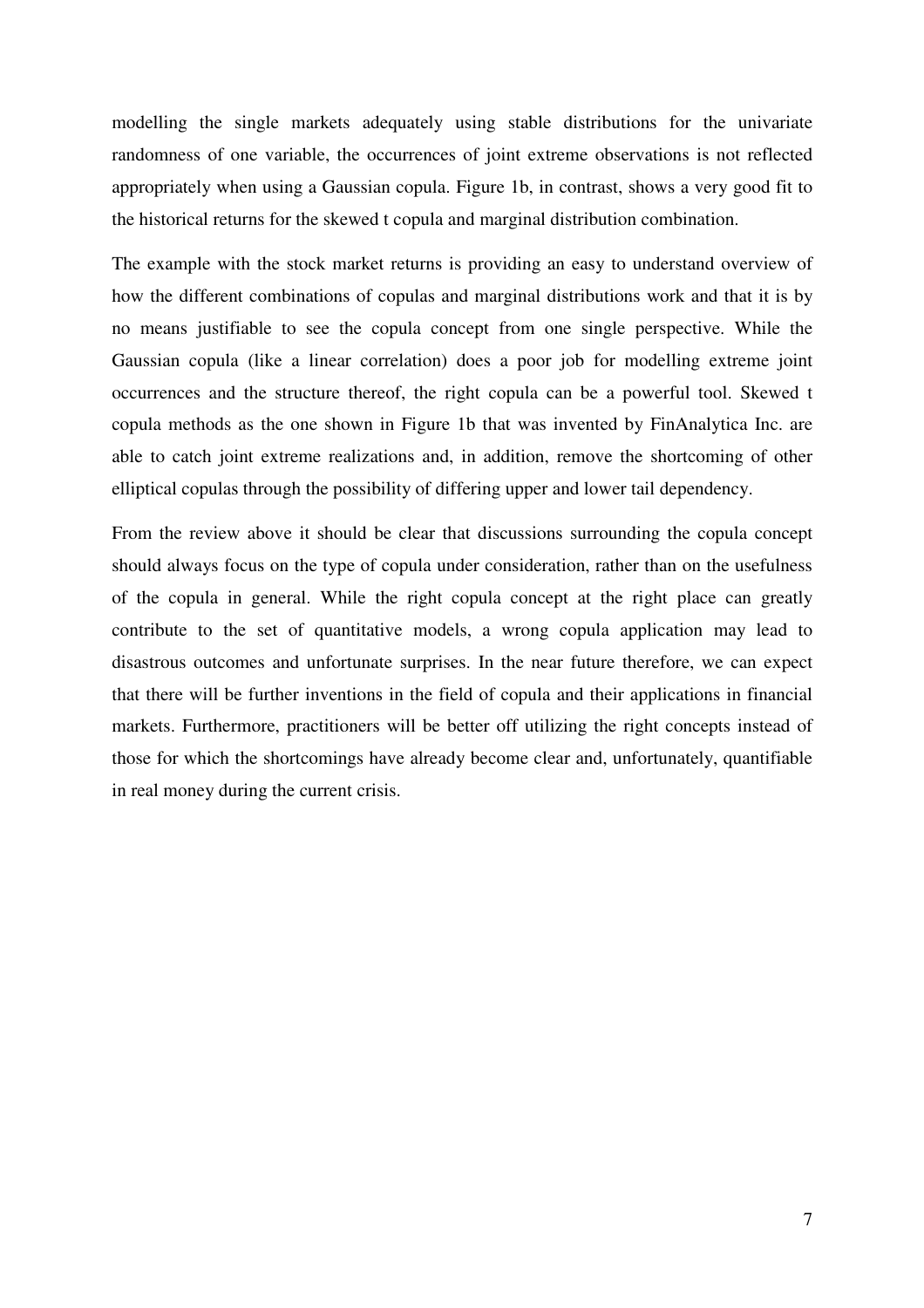## **References**

- Bradley, B.O. and M.S. Taqqu (2003) "Financial Risk and Heavy Tails" In: Rachev, S.T., ed., *Handbook of Heavy Tailed Distributions in Finance*, Elsevier: North Holland, pp. 35-103.
- Embrechts, P., F. Lindskog, and A. McNeil (2003) "Modelling Dependence with Copulas and Applications to Risk Management." In: Rachev, S.T., ed., *Handbook of Heavy Tailed Distributions in Finance*, Elsevier: North Holland, pp. 329-384.
- Li, D.X. (2000) "On Default Correlation: A Copula Function Approach", *Journal of Fixed Income*, 9(4), pp. 43-54
- Rachev, S.T. and S. Mittnik (2000) *Stable Paretian Models in Finance* , John Wiley, Series in Financial Economics and Quantitative Analysis, Chechester, New York.
- Rachev, S.T. (2003, Editor) *Handbook of Heavy Tailed Distributions in Finance*, Book1 North Holland Handbooks of Finance, Elsevier: North-Holland, Amsterdam, Boston, London, New York.
- Rachev, S.T., C. Menn, and F. Fabozzi (2005) *Fat-Tailed and Skewed Asset Return Distributions: Implications for Risk Management, Portfolio selection, and Option Pricing*, John Wiley, Finance, New York.
- Rachev, S.T., S. Stoyanov, and F.J. Fabozzi (2007a) *Advanced Stochastic Models, Risk Assessment, and Portfolio Optimization: The Ideal Risk, Uncertainty, and Performance Measures*, John Wiley, Finance, New York.
- Rachev, S.T., J. Hsu, B. Bagasheva, and F. Fabozzi (2007b) "*Bayesian Methods in Finance*", John Wiley, Finance, 2007
- Sklar, A. (1959) "Fonctions de Repartition a N Dimensions et Leurs Marges." Publ. Inst. Statist. Univ. Paris, 8, pp. 229–231.
- Sklar, A. (1973) "Random Variables, Joint Distribution Functions, and Copulas", *Kybernetika*, 9, pp. 449–460.